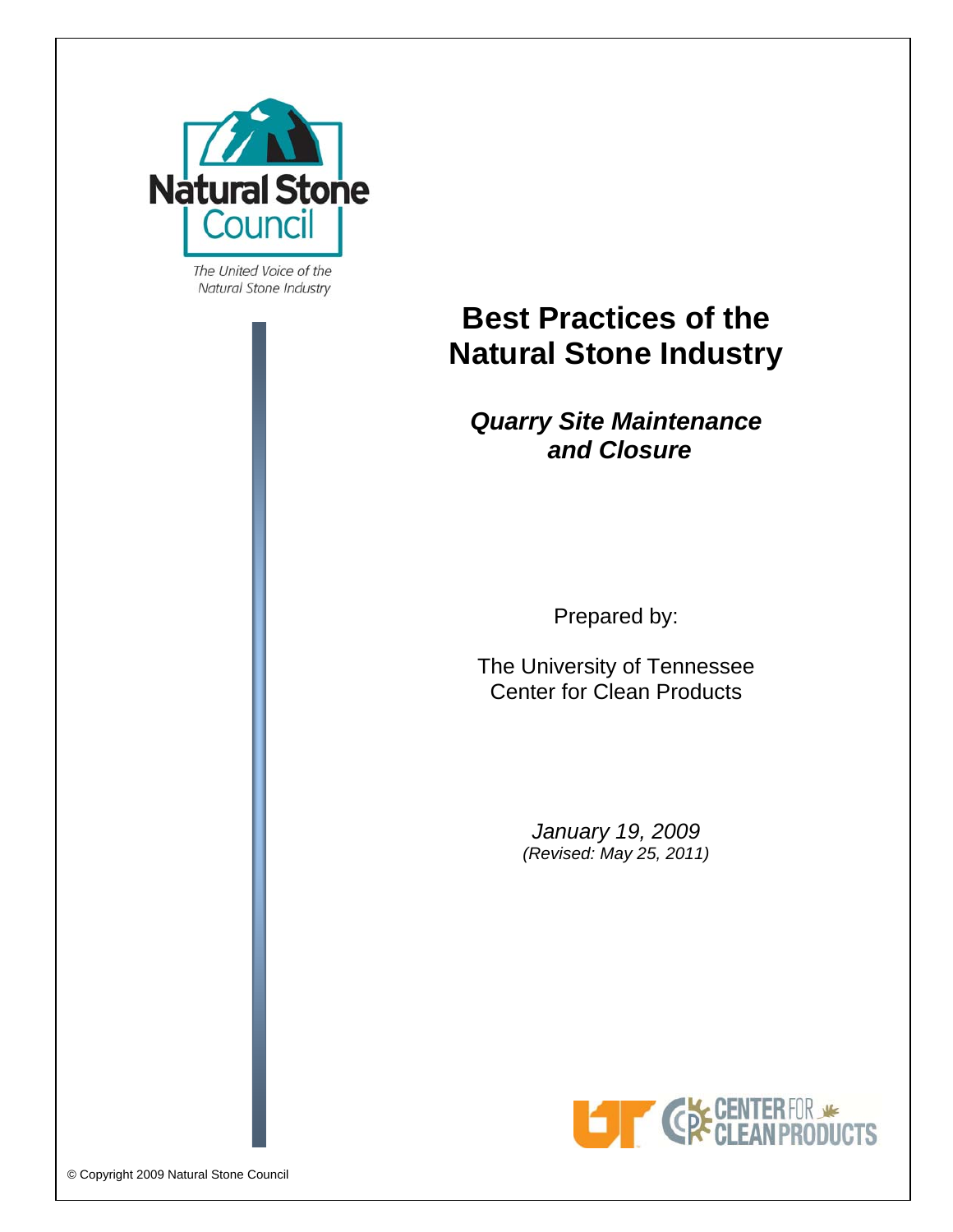The Natural Stone Council (NSC) is a collaboration of businesses and trade associations that have come together to promote the use of Genuine Stone® in commercial and residential applications. By pooling resources, their goal is to increase the understanding of, preference for, and consumption of these natural products. Trade associations affiliated with the NSC include Allied Stone Industries, Building Stone Institute, Elberton Granite Association, Indiana Limestone Institute, Marble Institute of America, National Building Granite Quarries Association, National Slate Association., New York State Bluestone Association, Pennsylvania Bluestone Association, and the Natural Stone Alliance.

The Natural Stone Council is committed to supporting sustainable initiatives and innovations at all levels of the production of Genuine Stone® products. As such, the NSC has established a Sustainability Committee made up of key industry members to elevate the issue of sustainability within the industry and provide a body responsible for planning and implementing relevant initiatives. In 2007, the NSC Sustainability Committee engaged in a partnership with the Center for Clean Products (CCP) at the University of Tennessee to assess current industry operations relating to dimensional stone production. In 2011, the NSC Sub-committee further reviewed and updated this document. The best practices identified and presented in this document are a direct result of the NSC and CCP's efforts to identify and improve the environmental profile of the natural stone industry.

This document is intended to establish guiding principles for the stakeholders as "Best Practices" in our industry and IS NOT intended to serve as a reference standard.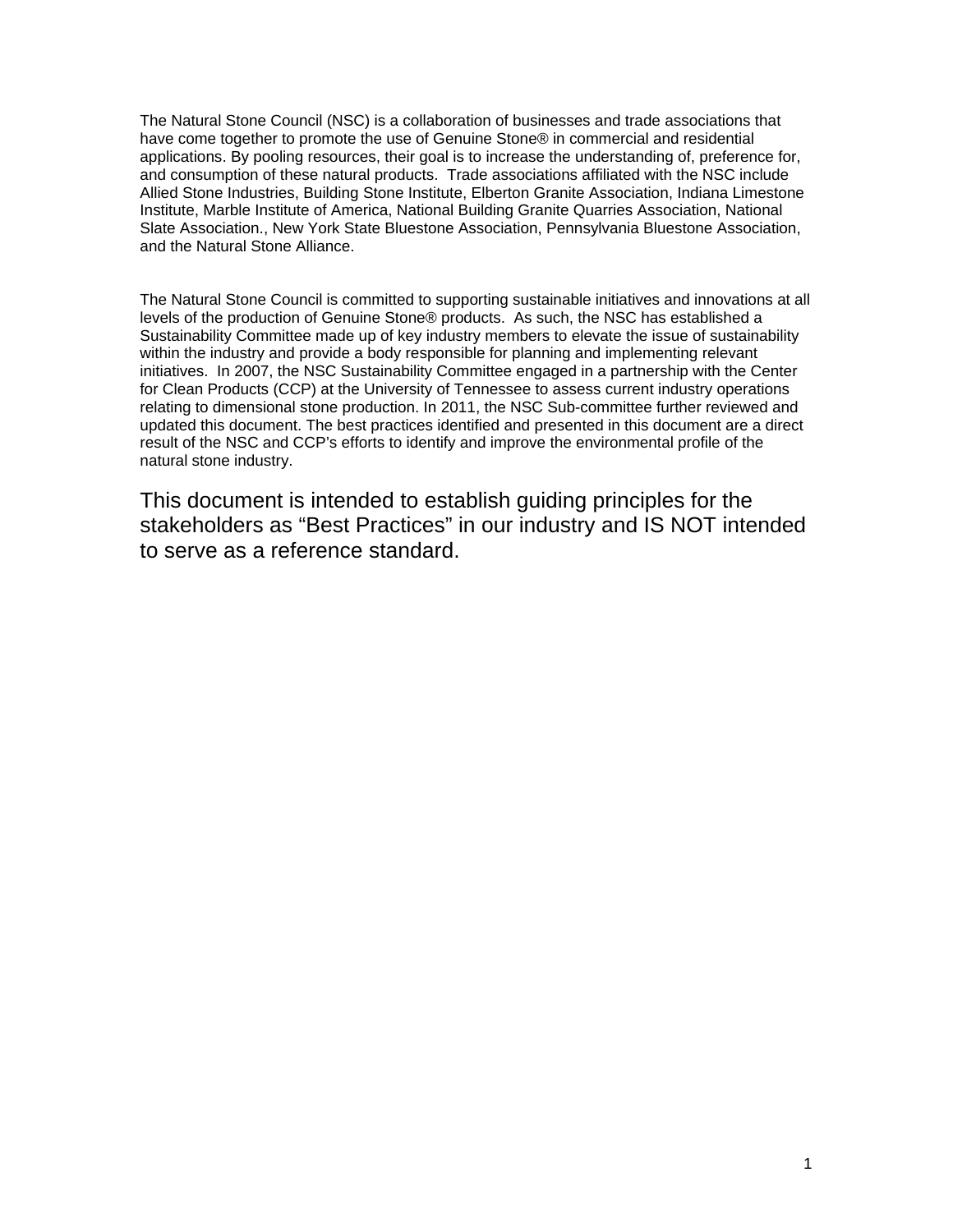# Importance of Site Maintenance & Quarry Closure

In order to address the potential stresses posed on the environment by the extraction of stone, the Natural Stone Council is providing operational suggestions to encourage environmentally responsible quarry practices. Proper site maintenance can reduce costs and increase a manufacturer's good standing in public perception. This report includes:

- Issues that create need for good site maintenance
- Benefits of site maintenance and quarry closure
- Guidelines for best site maintenance
- Guidelines for safe and environmentally conscious quarry closure
- Resources available for further information

# The Impact of Quarry Operations

Extracting stone can be an arduous endeavor that affects the local ecosystem and community on a number of levels. Not unlike any development (commercial, residential, government, etc.), quarry operations can greatly modify landscape and topography, can impact wildlife populations, and require supplemental quantities of water and energy. Additionally, potential occupational health and safety risks may exist for quarry employees, and local residents may experience noise and vibrations. Responsible site maintenance, however, can make a remarkable difference in the magnitude of these impacts

### The Public

Quarry locations are determined by the location of geologic deposits. This can result in quarry sites that are established close to human habitation, or development may occur after establishment of the quarry site. Blasting, cutting, and truck traffic contribute to noise, vibration, and dust that may impact local residents. Further, the public may protest the unfavorable aesthetics and the safety hazards posed by stone piles and quarry holes. By following best practices, these effects on quarry neighbors and the negative perceptions held by the general public can be better understood and mitigated.

### The Employees

A quarry can provide jobs for the local population, and the work can be physically demanding and potentially hazardous. Airborne particulates, the use of heavy machinery and haul trucks, and the size and weight of the cut stone blocks are potential dangers to health and safety. The Mine Safety and Health Administration (MSHA) provides policies and regulations to maintain quarry workers' safety and well-being, but additional site guidelines may be set forth by each quarry operator. The practices advocated in this document provide some of those additional suggestions or options.

### The Natural Environment

Stone quarrying, if executed without regard to surrounding ecosystems and geologic conditions, could disrupt the balance of wildlife, plant life, and water bodies in the area. For instance,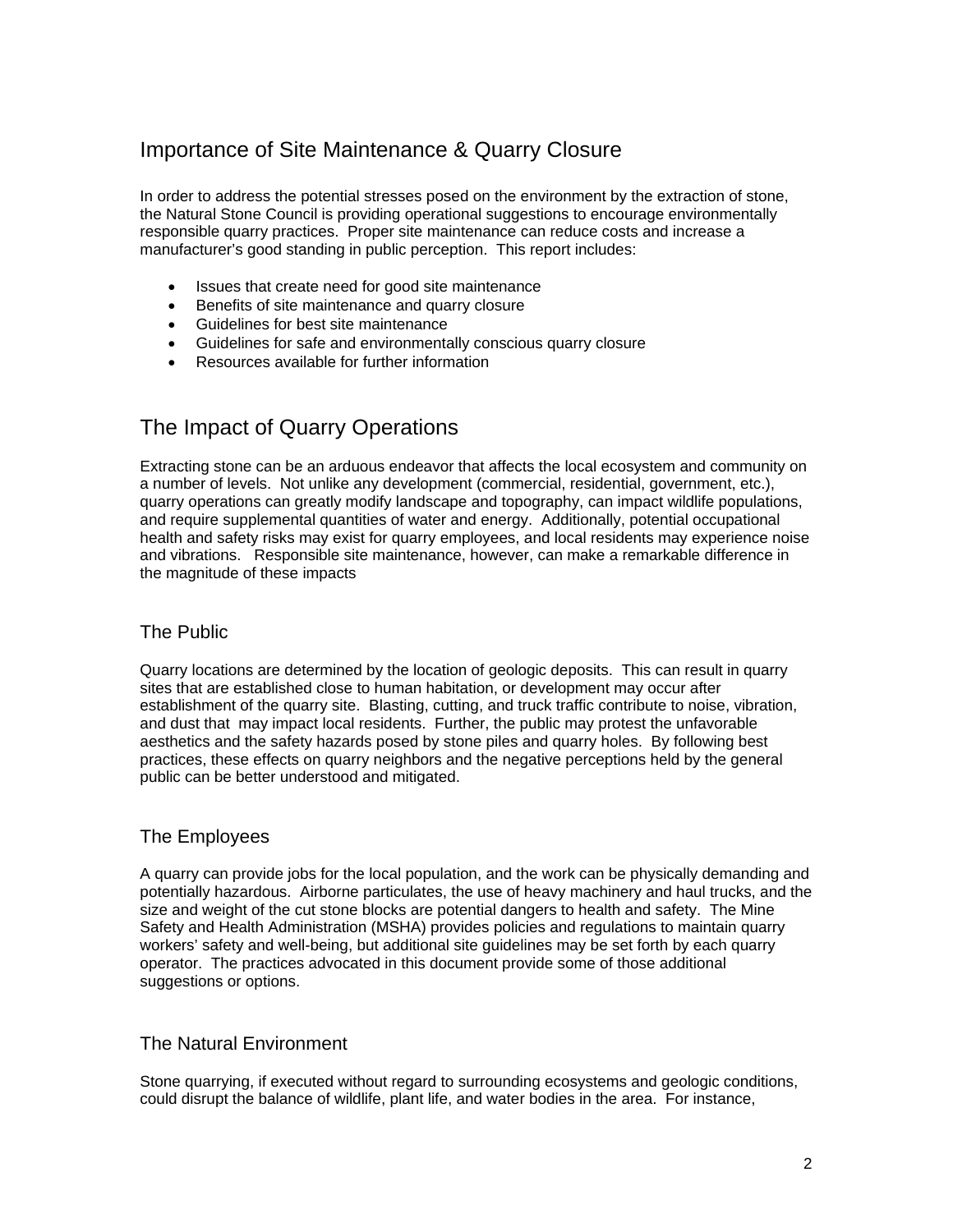removal of native vegetation coupled with alteration of topography can generate erosion problems, and site runoff can impact local waterways. The former may impede daily operations, while the latter may lead to regulatory fines. It is essential, therefore, that quarry plans be developed with an emphasis on limiting habitat loss, waterway damage, erosion, pollution, noise, and vibrations. Additionally, quarry closures should be implemented under a reclamation plan that addresses practical ground slope modifications, utilization of vegetation and general site maintenance. In many cases, "abandoned" quarry sites are incorporated into new parks and entertainment venues providing long term benefits to the public.

# Benefits of Site Maintenance and Closure

The best practices outlined in this document bring a multitude of advantages to a stone quarry. These include:

- *Reduction in cleanup costs*: Proactive site maintenance over the life of the quarry reduces the time and money spent on site cleanup when the quarry closes; reclaiming a well-maintained site is less laborious than restoring one with a poor preservation plan.
- *Reduction in fuel costs:* Reducing machine idling durations, maintaining infrastructure, and optimizing haul distances reduce fuel consumption and thus expenses.
- *Increase in employee safety & morale*: Employees that feel safe at work are more likely to make a greater personal investment in the company.
- *Generation of revenue*: Site maintenance, interim restoration, and final rehabilitation can increase land value for future leasing and/or sale. Additionally, overburden and sludge may be sold for use in road construction and agricultural applications (see best practice document on Water Consumption, Treatment, and Reuse).
- *Increased efficiency*: A clean and well-organized quarry site can increase production efficiency by ensuring open paths and roadways, reducing debris, and increasing the safety of employees.
- *Enhancement of company reputation*: Adequate maintenance and rehabilitation practices can result in greater community acceptance of the quarry and respect for the company. A company with a reputation for being socially responsible is likely to retain current customers and attract new ones.

# Best Practices

As described above, effective site maintenance and quarry closure benefit quarry operations by reducing costs and promoting a healthier and safer work area. MSHA, OSHA, and other state regulating bodies have enacted laws to manage occupational risks, and the practices recommended here are intended to not only build upon those stipulations but also to provide direction for quarries operating in states that have not promulgated more stringent legislation. As such, the NSC recommends that every quarry establish a site maintenance and closure plan that addresses at least the topics identified in this report, as well as applicable government regulations.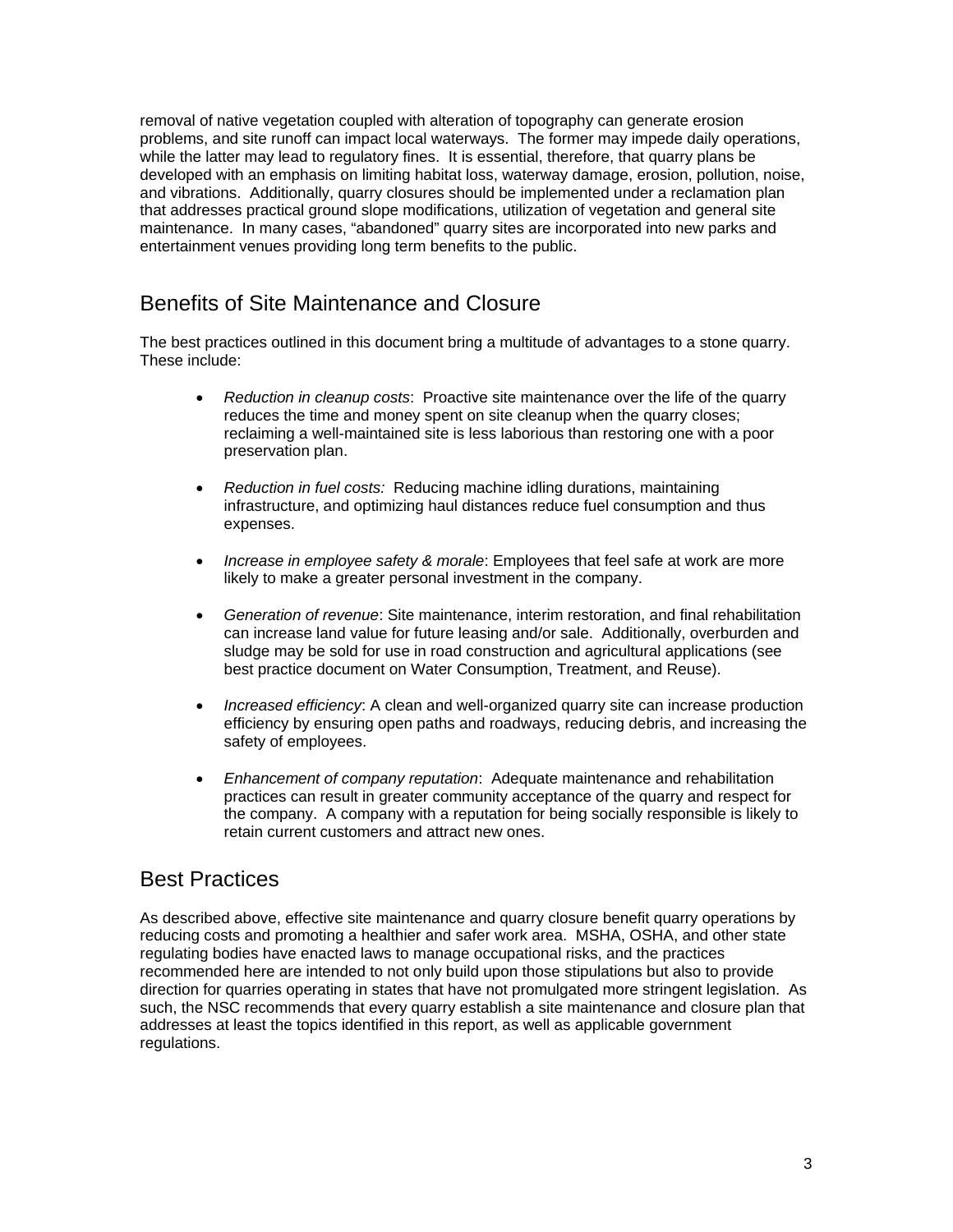### Minimizing Dust, Noise and Vibrations

#### *Reducing Noise and Vibrations*

Quarry equipment and detonation practices can cause public disturbance through noise pollution and geologic vibration. To maintain positive relations with the neighboring public, it is recommended that a plan to minimize these events be developed. Examples of objectives to include within such a plan consist of the following:

- Replace blasting with the use of wire saws, belt saws, and expanding mortar where possible.
- When blasting is necessary, use the minimum amount of explosive material coupled with micro-sequential detonation to reduce vibrations (Rustan 1998), and follow all Federal, State, and local regulations.
- Detonate explosives only during times of the day designated by the local Department of Commerce or other regulatory body, and sufficiently notify nearby occupants of any routine blasting schedule.

#### *Dust Control*

Dust is generated both at point sources (e.g., drilling, sawing) and as fugitive emissions from blasting and excavation operations as well as haul roads. Mitigation of airborne particulates is paramount in sustaining the health of quarry employees. In addition to upholding MSHA and OSHA regulations regarding exposure prevention (e.g., providing workers with dust masks), a management plan may include additional efforts to avoid poor air quality, such as the following:

- Ensure that all saws and drilling machines have adequate dust catchment or air filtration systems, particularly when the machines are situated in a confined or enclosed area where air flow is limited. Water mists may be used conservatively to remove airborne particulates.
- Cover with a tarp trucks hauling loose material.
- Establish a haul road dust control plan. Depending on the local conditions of your site and proximity to public roadways, your Plan may include one or more of the following:
	- Roadway misting
	- Chemical suppressants
	- Asphalt or concrete paving
	- Washout area
	- Aggregate surfaces
- Retain as much native vegetation as possible throughout the quarry's operation. Root structures help maintain soil stability, while tall vegetation—particularly trees can act as a filter .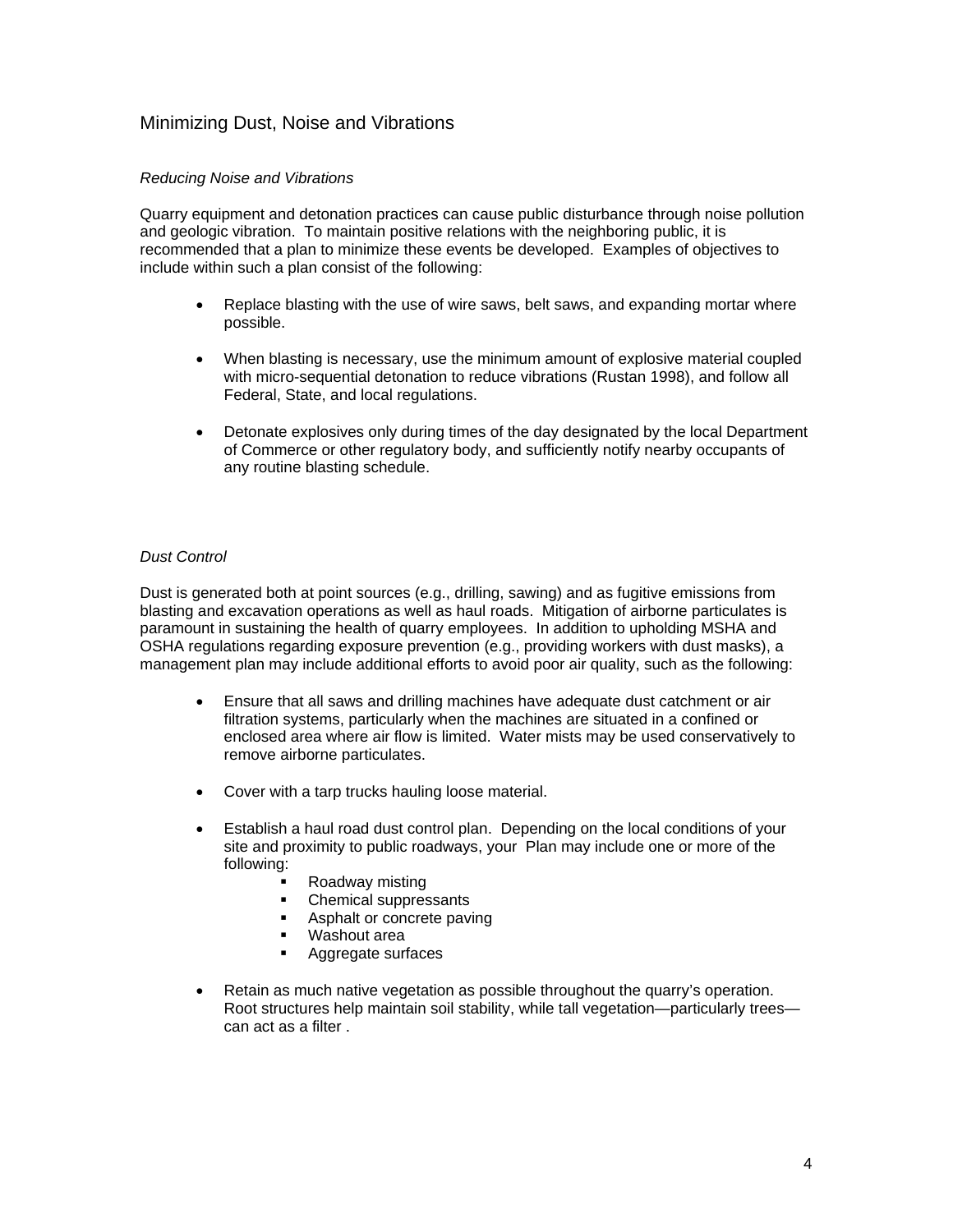### Petroleum Product Management

Petroleum product use is a concern from both an economic and an environmental standpoint. With regard to the former, petroleum products are not inexpensive, and improper management can lead to inefficient consumption and even spills, both resulting in additional expenses to replenish quarry supplies. Moreover, petroleum products can have deleterious effects on terrestrial and aquatic organisms via a number of pathways; ingestion can be poisonous, while sheens of oil on surface water can reduce gas transmission and suffocate oxygen-dependent aquatic organisms (Leighton 2000). MSHA and the EPA provide regulations for spill prevention and response plans, as well as useful information for heavy equipment management. Website resources are listed below.

#### *Fuel and Emissions*

- Minimize idling time for machines to reduce fuel waste and emissions. Systems like an auxiliary power unit (APU) or direct-fired heater (DFH) preserve cab temperature and power electrical accessories while the engine is turned off (Storey et al. 2003). Contact your heavy equipment vendor to learn about technologies offered.
	- o Calculate your cost savings when you reduce your idling time: http://www.transportation.anl.gov/engines/idling.html
	- o Learn more about idling from the EPA and Argonne National Laboratory: http://www.epa.gov/ne/eco/diesel/idling.html http://www.transportation.anl.gov/engines/idling.html
- Minimize transport distances by designing the quarry with haul distance economy in mind.
- Consider using an engine-retrofitting system to reduce fuel use and decrease carbon emissions. When purchasing equipment, prioritize the selection of more energy efficient models. Contact your heavy equipment vendor to learn about technologies offered.
- Perform proper maintenance intervals to insure equipment is operating at optimal efficiencies.

#### *Lubricants*

- Establish and implement an equipment maintenance plan to avoid petroleum leaks and spills.
- Recycle motor oil and other lubricants used to maintain machinery. Visit your community's web page or http://earth911.org/ to find a nearby location for motor oil recycling drop-off. Additional disposal and recycling information can be found on the EPA's website at http://www.epa.gov/epaoswer/hazwaste/usedoil/index.htm.
- Establish spill prevention and control measures in accordance with federal, state , and local regulations so that proper action may be taken to avoid and manage spill situations. Additional information can be found on the following websites:
	- o EPA regulations: http://www.epa.gov/OEM/content/spcc/index.htm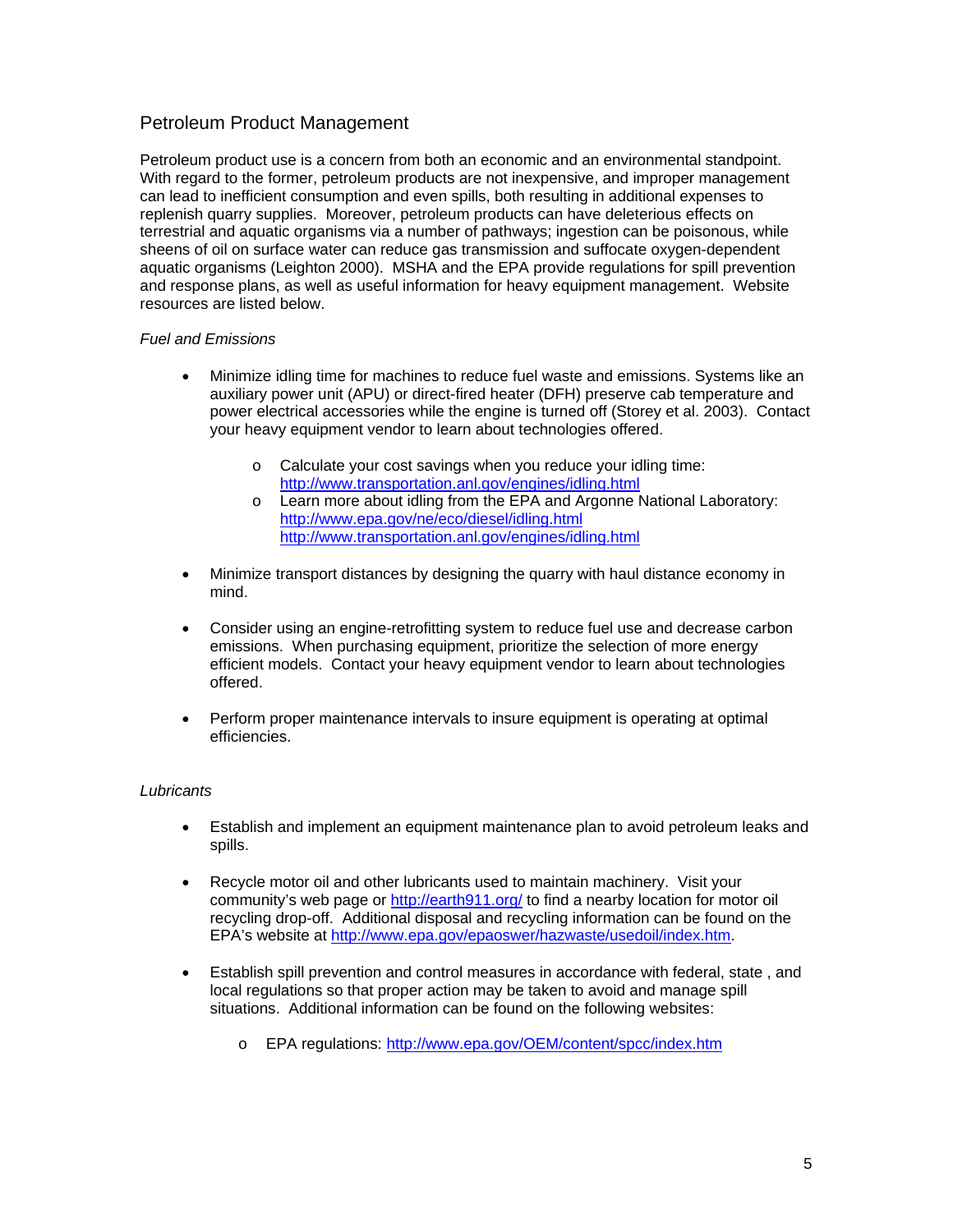### Land Maintenance and Ecosystem Conservation

Care should be taken to minimize the operational footprint at the quarry site. . It is advised that each quarry establish a maintenance and conservation plan to sustain site integrity. The strategy may include the goals described below, among others, as appropriate for the quarry of interest.

#### *Site Cleanliness and Organization*

Maintaining organization and general tidiness at the quarry allows for efficiency in daily task performance, creates a less hazardous work environment, and portrays a sense of corporate responsibility to site visitors, potential customers, and neighbors. Recycling and reusing materials may reduce garbage haul fees or generate income through the sale of scrap metal and old equipment. The NSC best practice document on Waste Management expands on the recommendations provided in this section.

- Designate areas for scrap stone storage, and plan for its sale, removal, or later use as fill material (see Operations Waste section below).
- Designate secure areas for trash disposal and recycling bins; ensure that all waste is properly removed from the site.
- Attempt to recycle or reuse any waste including worn machine parts, packaging materials, water, motor oil, and even slurry or sludge; the NSC best practice document on Water Consumption, Treatment, and Reuse further explains potential uses of wastewater sludge.

#### *Minimizing Erosion and Runoff*

Although erosion and runoff are natural processes, they are not necessarily favorable. Sediment, debris, and impurities can be washed into waterways, potentially damaging water supplies and aquatic life (Relf 2001). Fertile soil can be stripped from the land surface, intensifying the cost and difficulty of revegetation during site closure. In light of these potential challenges, it is suggested that a site maintenance plan include prevention and management of erosion and runoff. Objectives of the plan may include but should not be limited to the following:

- Maintain topsoil in any areas not in use.
- Maintain maximum existing vegetation coverage, and replant any areas not in use, especially to either side of haul roads.
- Additional information and assistance can be obtained through the below resources:
	- o NSC best practice document on Water Consumption, Treatment, and Reuse o USDA National Soil Erosion Research Lab:
	- http://www.ars.usda.gov/main/docs.htm?docid=2973 o Government of Ontario - Ministry of Agriculture, Food & Rural Affairs: http://www.omafra.gov.on.ca/english/engineer/facts/87-040.htm#Effects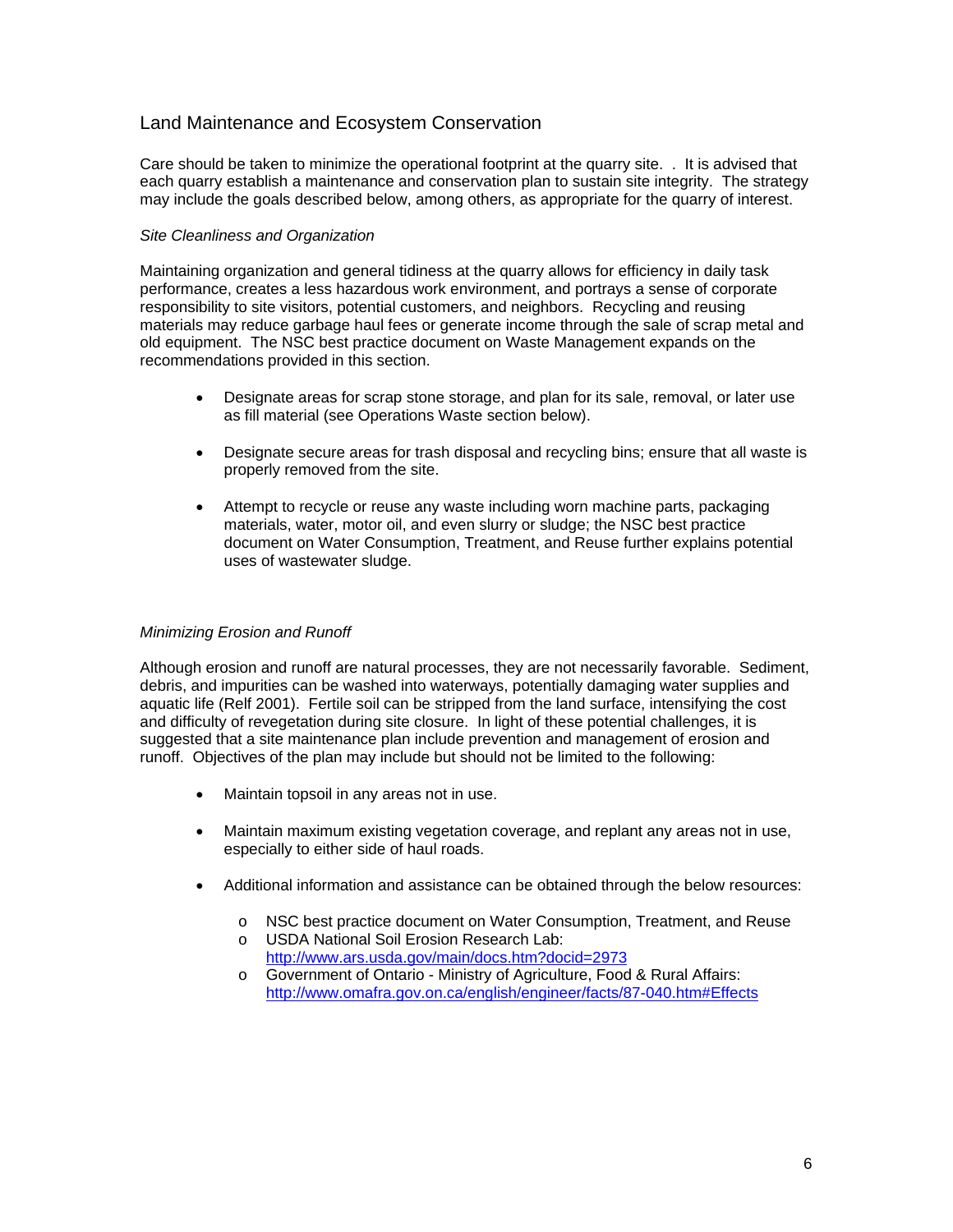#### *Respecting and Conserving Ecosystems*

Maintaining the area adjacent to the quarry will not only enhance the operation's image as one that is environmentally-considerate but may, in turn, prove operationally and fiscally advantageous. Benefits that may be seen are explained below along with suggestions about how to conserve ecosystems.

- Keep disturbed area as small as possible, and ensure vehicles keep to the designated paths.
- Research local wildlife populations to understand any issues with threatened or endangered species in the region. Regulations regarding endangered species and their habitats are located on the US Fish & Wildlife Service's Endangered Species Program webpage: http://www.fws.gov/endangered/.
- If surface water diversion is necessary, take care to ensure that downstream ecosystems, residential areas, and water supplies are not impaired.
- Minimize removal of native vegetation. As explained previously, plant life aids in soil stability and overall ecosystem health.

### Quarry Closure Practices

Responsible closure and rehabilitation of a quarry site is just as important as high-quality site maintenance to public health and safety and the recovery of the natural environment. . In fact, some states require a reclamation plan.. A 2008 industry survey showed that 68% of the operators who responded to the question already have a quarry closure plan in place at their facility.<sup>2</sup>

Planning for closure and restoration from the beginning of an operation makes the process easier. Site rehabilitation can make the land more valuable and attractive for resale. Additionally, establishing a closure strategy (and communicating that activity to the public) can help enhance the company's reputation as a socially-responsible operation.

#### *Operations Waste*

Upon closure, the quarry site should be cleared of any materials that would not naturally be found in the area. This should not be difficult if best practices are maintained throughout the life of the quarry. Ensure that all trash and recycling is removed as well as any machine parts and packaging material. Scrap stone can be sold, used as refill or landscaping, crushed for other applications (such as concrete production), or otherwise dealt with responsibly. Additional information can be found in the NSC best practice on waste management.

This (unpublished) data was collected during the benchmarking initiative of the natural stone industry<br><sup>2</sup> This (unpublished) data was collected during the benchmarking initiative of the natural stone industry conducted by the University of Tennessee Center for Clean Products in the spring of 2008.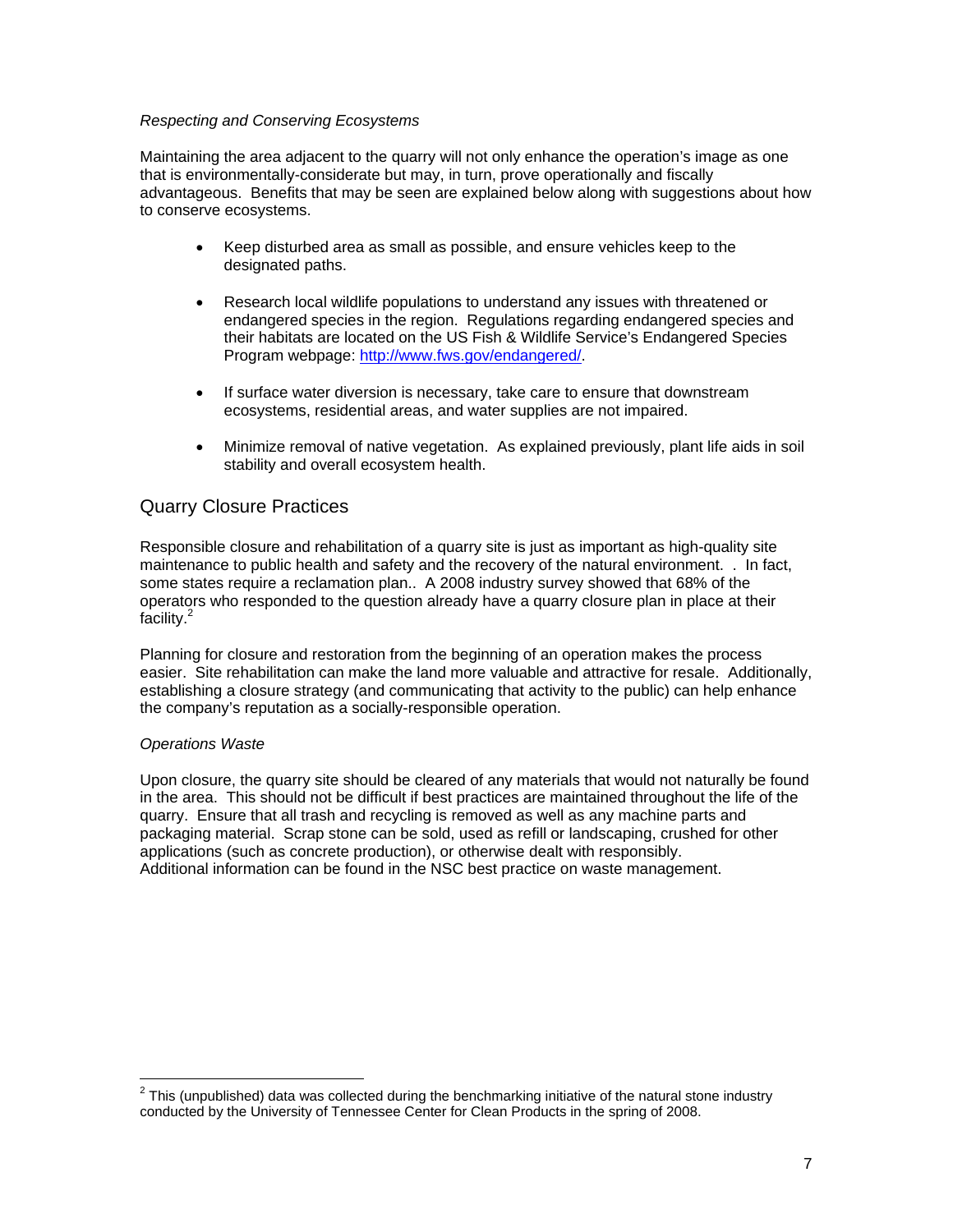#### *Site Restoration*

Scrap stone and overburden, materials native to the quarry, should be used to help restore the site. The amount of scrap, however, may be insufficient to completely satisfy the needs. As such, other options exist to reclaim the site.

- Overburden, rock, or gravel from other sites can be used to landscape the site.
- Water may be used to create a recreational fishing or swimming location. However, safety-related signage is recommended in order to ensure the welfare of patrons. Adequate understanding of local groundwater system and exposed geology is also required to maintain water quality and level.

#### *Replanting and Reforesting*

In order to effectively repopulate a quarry site, several items must be considered. Of paramount importance is the type of species to be planted. Species planted on slopes must grow quickly enough to prevent soil erosion. To ensure effective replanting and reforesting, a quarry closure plan should thoroughly discuss a revegetation approach.

# Final Remarks

Responsible quarry management includes implementation of economic, safe, and environmentally-considerate operations. Preserving and repairing site integrity over the course of the quarry's life generates a smaller need for human resources and land restoration—ultimately implying a lower financial burden—at the time of closure. . By employing the best practices explored in this document, stone quarry operators will not only realize these benefits but also improve the overall public perception of quarrying practices.

For questions regarding the content of this brochure or to learn more about the Natural Stone Council's sustainability efforts, please visit the GenuineStone® website at www.genuinestone.com or contact the NSC Executive Director, Duke Pointer, by email at dukepointer@aol.com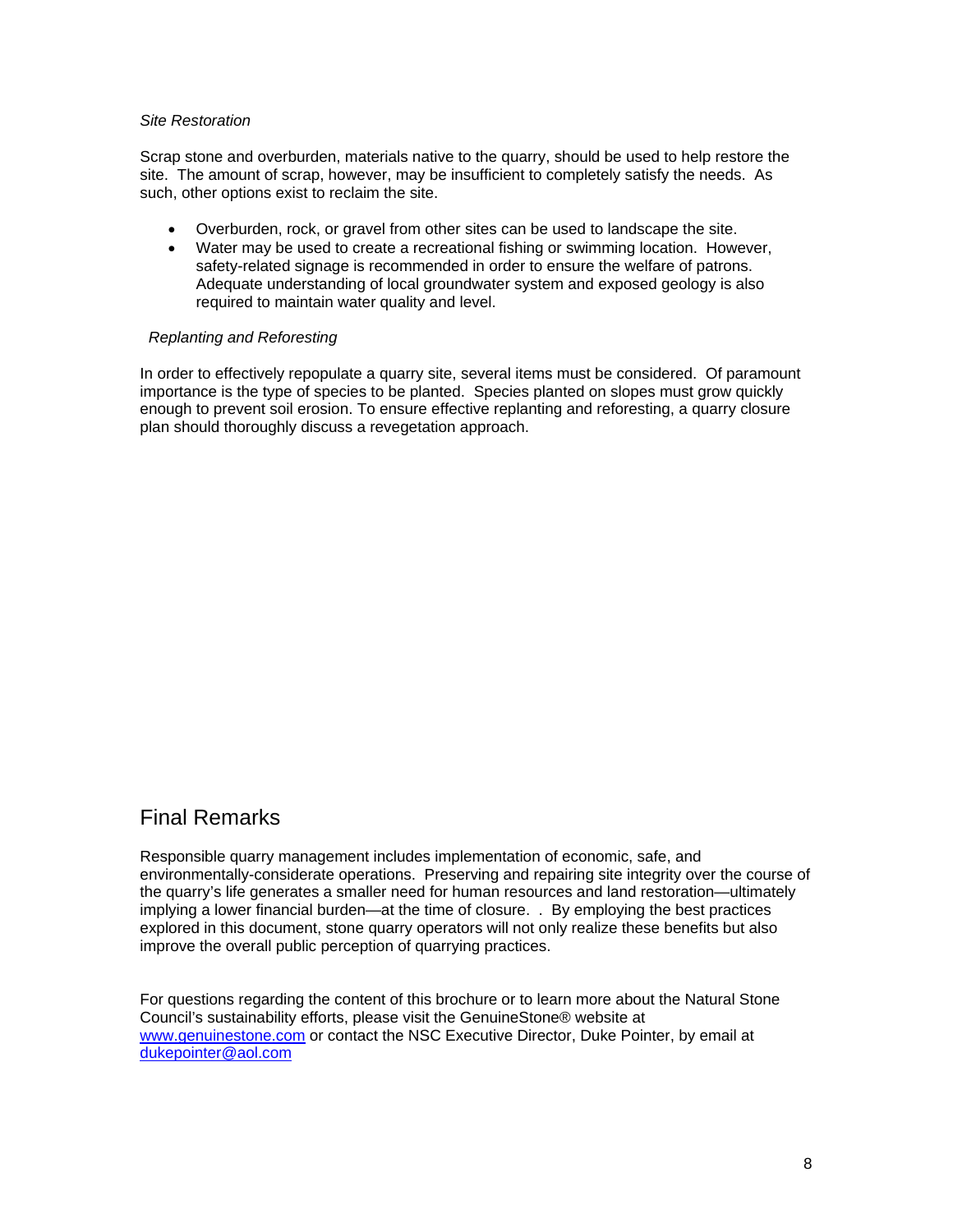## References

- Duque, J.F. Martin, J. Pedraza, A. Diez, M.A. Sanz, R.M. Carrasco. 1998. A geomorphological design for the rehabilitation of an abandoned sand quarry in central Spain. *Landscape and Urban Planning* 42: 1-14.
- Jim, C.Y. 2001. Ecological and Landscape Rehabilitation of a Quarry Site in Hong Kong. *Restoration Ecology* 9 (1): 85-94.
- Leighton, F.A. 2000. *Petroleum oils and wildlife*. Canadian Cooperative Wildlife Health Centre. Accessed 2 December 2008. <http://www.ccwhc.ca/wildlife\_health\_topics/oil.htm>.
- Mine Safety and Health Administration (MSHA). *Mine Safety and Health Enforcement Factsheet.*  Accessed 9 January 2009.

<http://www.msha.gov/MSHAINFO/FactSheets/MSHAFCT4.HTM>.

- Occupational Safety and Health Administration (OSHA). *Frequently Asked Questions—August 2007*. Accessed 8 January 2009. <http://www.osha.gov/as/opa/osha-faq.html>.
- Relf, D. 2001. *Reducing erosion and runoff.* Virginia Cooperative Extension. Pub. No. 426-722. <http://www.ext.vt.edu/pubs/envirohort/426-722/426-722.html#L4>.
- Rustan, Agne P. 1998. Micro-sequential contour blasting. *Engineering Geology* 49 (3-4): 303-313.
- Storey, John M.E., Thomas, J., Lewis Sr., S., Dam, T., and K. Edwards. 2003. *Particulate matter and aldehyde emissions from idling heavy-duty diesel trucks*. Society of Automotive Engineers. Doc. No. 2003-01-0289.
- Van Loon, A.J. 2002. The complexity of simple geology. *Earth-Science Reviews* 59 (1-4): 287- 295.
- Walker Industries. *Duntroon Quarry Operations Fact Sheet: Blasting and Vibration.* Accessed 5 December 2008. <http://walkerind.com/DuntroonExpansion/Doclibrary.htm.>.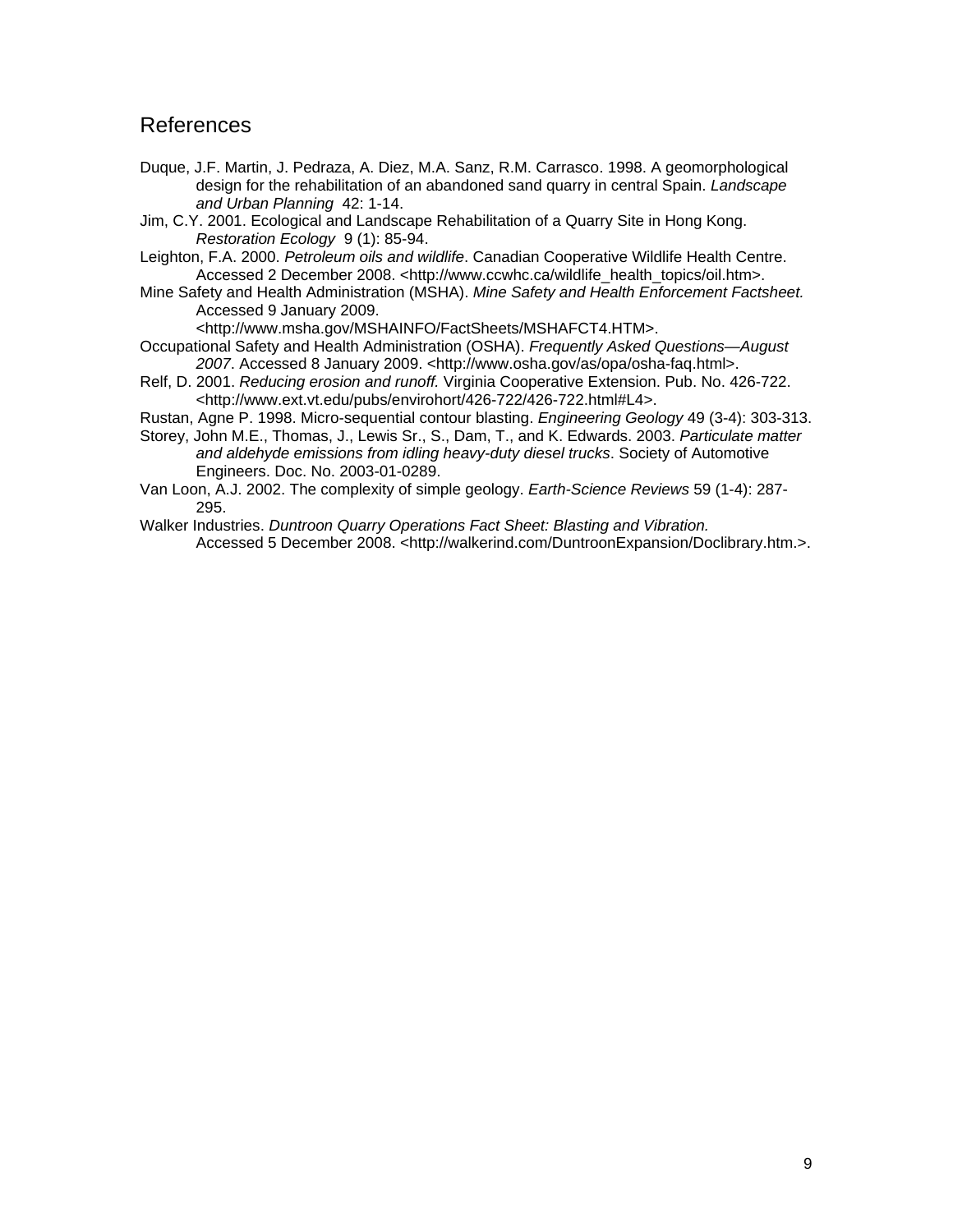# Company Showcase

Nestled in the scenic foothills of the Oley Valley located in Berks County, Pennsylvania is one company that knows first-hand the meaning of environmentally-considerate quarry operations: Rolling Rock Building Stone, Inc. Rolling Rock is a family owned business steeped in a long history of mining and producing building stone that extends back over 50 years. Currently operated by second generation members of the Weller family who were born and raised locally, strong ties and a deep appreciation for the natural beauty and environment in which their business has flourished and evolved through the years has made environmental considerations an inherent element of company policy.

As good stewards of the environment, Rolling Rock has built a corporate culture that takes great pride in operating their facility in a manner that is both environmentally responsible as well as sustainable for future generations. Gary Weller, President of Rolling Rock emphasizes the preservation of environmentally sensitive areas located in the lower elevations of their mine property. These areas consist primarily of pastures, wetlands, and streams in addition to potential habitats preferable to an endangered species known as the bog turtle. Due to the delicate nature of this ecosystem, extensive environmental and ecological impact studies over the years have been required to protect the integrity of these sensitive areas.



*Quarry roads are laid with gravel to minimize dust, and scrap stone is used to create drainage ditches as well as provide support to the adjacent hillslope.*

With these challenges in mind, it has been critical to implement strict maintenance and reclamation programs to minimize and prevent erosion and runoff. Maintenance and reclamation programs are continuous and concurrent with mining, consisting of both temporary and permanent features as the quarry site develops. Rolling Rock's maintenance program includes, but is not limited to, the following items:

- Paved and well graveled haul roads to mitigate dust and runoff.
- Regular street sweeping to collect dust and debris.
- Containment ponds, stone lined traps, and silt fencing for water settling and filtration.
- Terraced slopes and benches to control and direct runoff laterally rather than directly down slope.
- Temporary vegetation to control sediment runoff until the site is completely quarried and ready for final reclamation.
- Final reclamation where the topography is returned as close as possible to the original pre-mining contour.
- Permanent vegetation consisting of special grasses for wildlife management and a re-forestation program which includes a diversified selection of trees.